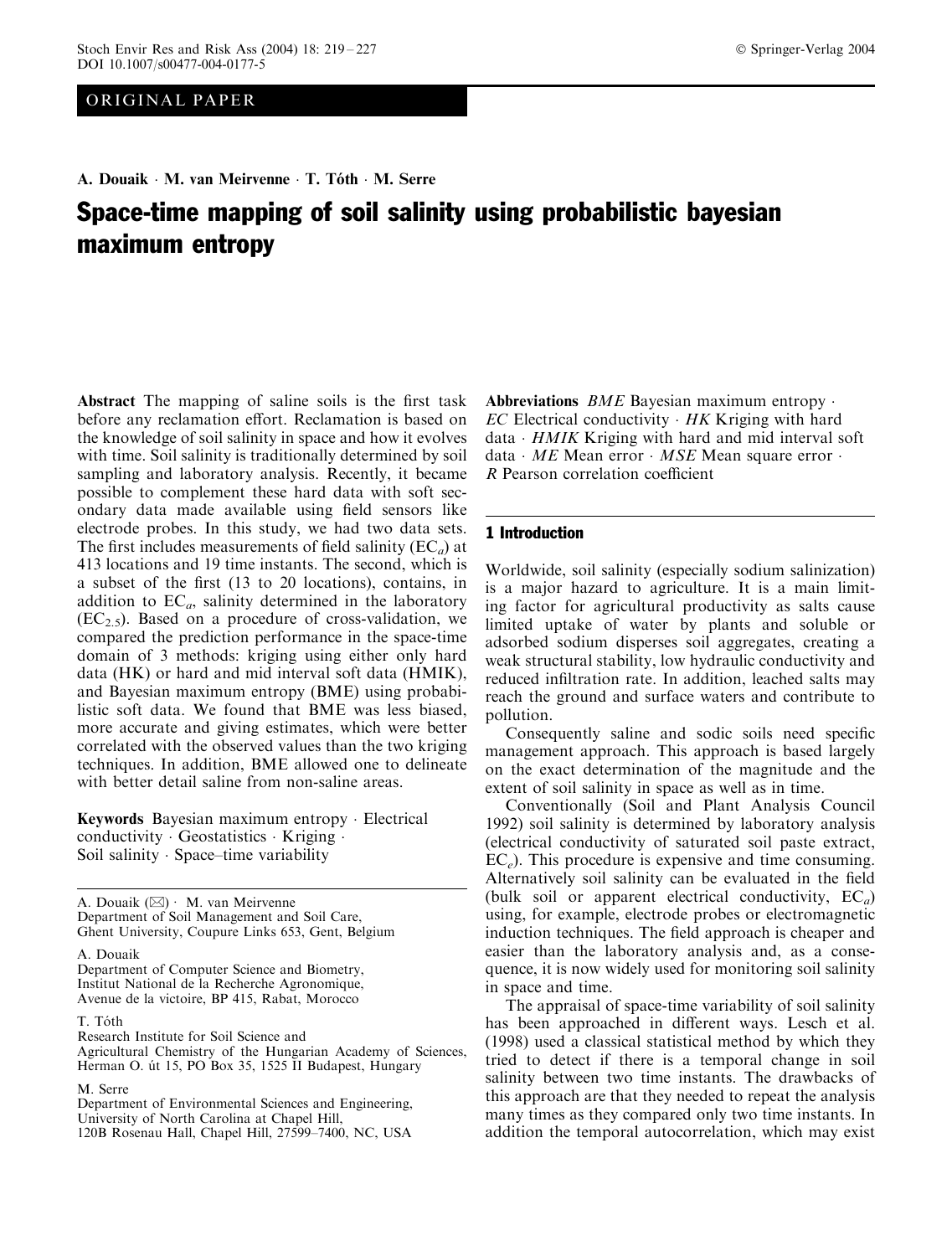between two or more successive measurements, was not accounted for.

An alternative to this approach has been proposed by Douaik et al. (2003). They first rescaled  $EC_a$  into  $EC_e$ using a simple regression model, then they applied space-time kriging to the new data matrix of 'estimated  $EC_e$ . They were able to include the spatial as well as the temporal dependencies in their analysis, which represents an advantage over the approach of Lesch et al. (1998). However as  $EC_e$  data are only estimates, they are not precise and entailed with uncertainty that needs to be taken into account.

In this work we use the Bayesian maximum entropy (BME) (Christakos 1990; Serre et al. 1998) framework to rigorously analyze our data by formally incorporating the difference in accuracy between laboratory and field soil salinity. The former is an accurate measure and can be considered as hard data and the latter is a cheaper and less accurate measurement of soil salinity that can be considered as soft data.

The BME framework is a spatio-temporal estimation method of modern geostatistics that can incorporate a wide variety of knowledge bases (statistical moments of any order, multipoint statistics, physical laws, hard and soft data, etc.) and kriging is considered to be a special and limiting case of it under restrictive assumptions about the knowledge base considered.

BME has been successfully applied in different areas. D'Or et al. (2001), Bogaert and D'Or (2002), and D'Or and Bogaert (2003) mapped soil texture using BME in the space domain. Serre and Christakos (1999) studied the water-table elevations of an aquifer in Kansas while Christakos and Serre (2000) analyzed the distribution of particulate matter in North Carolina. These two studies have been done in the space-time context. Bogaert (2002) extended the approach to include categorical variables.

The main objectives of this study are: (i) to apply BME to a space–time soil salinity data set, (ii) to determine the probability that soil can be considered saline in a study site, and (iii) to compare BME with two kriging techniques.

#### 2 Data description

The study area, which covers around 25 ha, is located in the Hortobagy National Park  $(47°30'$  N and  $21°30'$  E), a small zone of the larger Great Hungarian Plain, in the east of Hungary.

Soil salinity/sodicity and its correlation with the vegetation have been studied in the area by many researchers, among them Tóth et al. (1991, 2002), and Van Meirvenne et al. (1995).

Two data sets were available. The first, called 'data set to be calibrated', consisted of the values of the apparent electrical conductivity ( $EC_a$ ,  $dSm^{-1}$ ) which were measured using electrical probes equipment (with 4 probes) at 413 locations (Fig. 1). The probes were



Fig. 1 Spatial location of the samples where  $EC_a$  was measured. The calibration data set is a sub-sample of these locations

inserted in the soil to two depths (8 and 13 cm), which correspond to  $EC_a$  measured over 0–20 and 0–40 cm soil depths respectively. These data and statistical parameters derived from them are called soft data since the field measured  $EC_a$  is determined, not only by the  $EC_e$  of the soil, but also by the soil moisture content, temperature, particle size distribution, etc.

The second data set, termed 'calibration data set', which is a subset of the first (13 to 20 locations) involves (in addition to  $EC_a$ ) the measurements of soil salinity in 1:2.5 soil suspensions in the laboratory ( $EC_{2.5}$ , a simple proxy for  $\mathbf{EC}_e$ , in  $d\mathbf{S}$  m<sup>-1</sup>), the soil moisture content  $(\%)$ , and the soil pH. The soil samples were taken at 4 depths from 0 to 40 cm with an increment of 10 cm. At each location and for each depth, two augerings were bulked to get a soil sample. The locations for this data set were selected using the response surface design algorithm (Lesch et al. 1995) in such a way that the selected samples were representative of all other locations from two points of view: the spatial configuration and possible salinity. The  $EC_{2.5}$  data were considered to be hard data, since they were measured with high precision in standard laboratory conditions.

The whole process was repeated in time, from November 1994 to June 2001, at 19 time instants, with an average temporal lag of 3 months but intervals ranging from 2 to 9 months.

#### 3 Bayesian maximum entropy approach

The concept of BME appeared more than one decade ago (Christakos, 1990) and was continuously developed and expanded (Christakos 1998, 2000; Christakos and Li 1998). It involves three basic steps.

The space-time random field (STRF) representing soil salinity is denoted by  $X(p)$ , with  $p = (s,t)$  where s denotes the spatial coordinates and  $t$  the temporal coordinate. In our case, the general knowledge  $G$  consists of the mean

$$
m\underline{X}(\mathbf{p}) = E[X(\mathbf{p})]
$$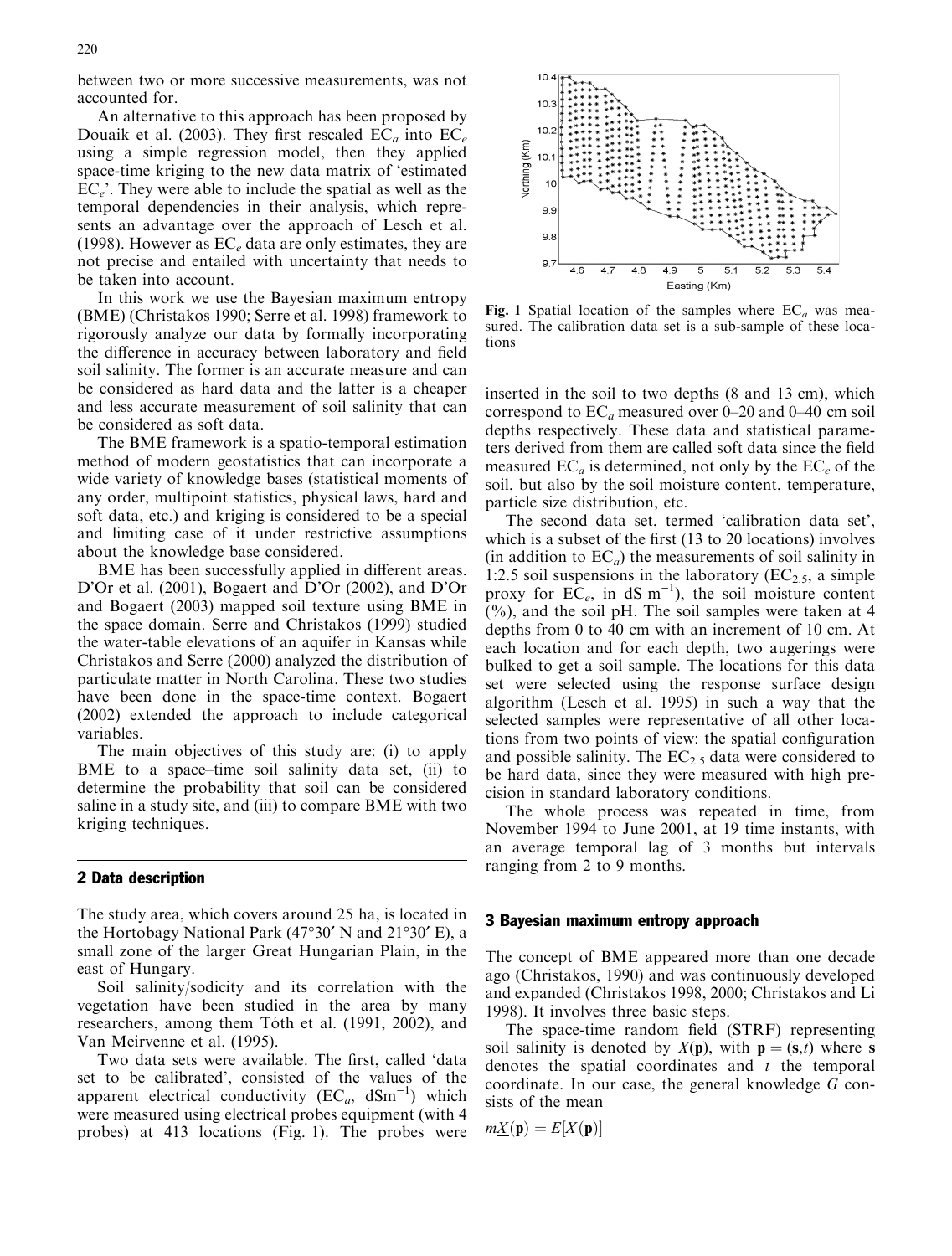and covariance

$$
c_{\underline{X}}(\mathbf{p}, \mathbf{p}') = E\{[X(\mathbf{p}) - m_{\underline{X}}(\mathbf{p})][X(\mathbf{p}') - m_{\underline{X}}(\mathbf{p}')]\}
$$

where  $E$  denotes the stochastic expectation. The mean function represents the trends and systematic structures, and the covariance function expresses spatiotemporal interaction and dependencies. The vector of random variables  $\mathbf{x}_{map} = (x_1, x_2, \ldots, x_{mh}, x_{mh+1}, \ldots,$  $x_m$ ,  $x_k$ ) represents the random field  $X(p)$  at the mapping points  $\mathbf{p}_{map} = (\mathbf{p}_{hard}, \mathbf{p}_{soft}, \mathbf{p}_k)$ , where  $\mathbf{p}_{hard} = (\mathbf{p}_1, \mathbf{p}_2,$  $\ldots, \mathbf{p}_{mh}$  are the hard data points,  $\mathbf{p}_{soft} =$  $(\mathbf{p}_{mh+1}, \mathbf{p}_{mh+2}, \ldots, \mathbf{p}_m)$  are the soft data points, and  $\mathbf{p}_k$ is the estimation point; such that  $\mathbf{x}_{map} = (\mathbf{x}_{hard},$  $\mathbf{x}_{\text{soft}}, \mathbf{x}_k$  =  $(\mathbf{x}_{\text{data}}, \mathbf{x}_k)$ . The vector of values corresponding to a specific realization of  $x_{map}$  is denoted  $\chi_{\text{map}} = (\chi_{\text{hard}}, \chi_{\text{soft}}, \chi_k).$ 

At the prior step, the objective is to maximize the information content using only G. The expected information is:

$$
E[Info(\mathbf{x}_{map})] = -\int \ln[f_G(\mathbf{\chi}_{map})] f_G(\mathbf{\chi}_{map}) d\mathbf{\chi}_{map}
$$
 (1)

where  $f_G(\chi_{\text{map}})$  represents the prior probability density function (pdf) of  $x_{map}$ .

The maximization is done under the set of constraints

$$
E[g_{\alpha}] = \int g_{\alpha}(\boldsymbol{\chi}_{\rm map}) f_G(\boldsymbol{\chi}_{\rm map}) d\boldsymbol{\chi}_{\rm map}, \quad \alpha = 0, \ldots, N_c
$$

with  $g_{\alpha}$  the chosen functions such that their expectations  $E[g_\alpha]$  are space–time statistical moments known from the general knowledge (Serre and Christakos 1999). In our case:

$$
g_0(\mathbf{\chi}_{\text{map}}) = 1 \Rightarrow E[g_0] = 1,
$$

which is a normalization constraint,

$$
g_{\alpha}(\chi_i)=x_i\Rightarrow E[g_{\alpha}]=E[x_i],
$$

mean at point  $p_i$ ,  $\alpha = 1, \ldots, m + 1$ ,

$$
g_{\alpha}(\chi_i, \chi_j) = [\chi_i - E(\chi_i)] [\chi_j - E(\chi_j)] \Rightarrow
$$
  

$$
E[g_{\alpha}] = E\{[\chi_i - E(\chi_i)] [\chi_j - E(\chi_j)]\},
$$

covariances  $c(x_i, x_j)$  with  $\alpha = m + 2, \ldots, (m + 1)$  $(m+4)/2$ .

When Eq. (1) is solved, the G-based multivariate pdf is as follows

$$
f_G(\mathbf{\chi}_{\text{map}}) = Z \exp[\Sigma \mu_\alpha g_\alpha(\mathbf{\chi}_{\text{map}})] \tag{2}
$$

where  $Z = \exp(\mu_0)$  is a normalization constraint, and  $\mu_\alpha$ the Lagrange multipliers.

At the meta-prior stage, the site-specific knowledge S is collected and organized. In our case it involves the following hard and probabilistic soft data

$$
S: \chi_{\text{data}} = (\chi_{\text{hard}}, \chi_{\text{soft}}) = (\chi_1, \chi_2, \ldots, \chi_{mh}, \chi_{mh+1}, \ldots, \chi_m),
$$

where the hard data  $\mathbf{x}_{\text{hard}} = (x_1, x_2, \dots, x_{\text{mh}})$  are the soil electrical conductivity measured in the laboratory with  $m_h = 13$  to 20 depending on the time instant; and the soft data have the specific pdf  $f_S(\xi)$  expressed as

$$
\chi_{\text{soft}}: P_{S}(x_{\text{soft}} \leq \xi) = \int\limits_{-\infty}^{\xi} f_{S}(\chi_{\text{soft}}) d\chi_{\text{soft}}
$$

During the last step, called integration or posterior stage, the prior pdf is updated considering the site-specific knowledge S available. The objective is cogency (maximization of the posterior pdf given the total knowledge  $K = G \cup S$ . This step leads to the K-based pdf

$$
f_K(\chi k) = A^{-1} \int f_G(\mathbf{\chi}_{\text{map}}) \, \mathrm{d}\mathbf{\chi}_{\text{soft}} \tag{3}
$$

where  $A = \int f_G(\chi_{data}) d\chi_{soft}$  is a normalization coefficient and both the integrations are in the definition domain I for the probabilistic soft data  $\chi_{\text{soft}}$ .

The substitution of the G-based pdf, Eq. (1), into the K-based pdf, Eq. (3), leads to the posterior or BME pdf

$$
f_K(\chi k) = (AZ)^{-1} \int \exp[\Sigma \mu_\alpha g_\alpha(\boldsymbol{\chi}_{\rm map})] d\boldsymbol{\chi}_{\rm soft}
$$

This pdf rigorously incorporates the space-time dependency of the data and the difference in accuracy between the hard and soft data. It is in general non-Gaussian, and provides a full stochastic description of the estimated value at the estimation point, which constitutes a crucial advantage over kriging, as for the latter the difference between hard and soft data is ignored, and we can only obtain the estimate and its variance. From the posterior pdf (3) we can compute different statistics, such as the conditional mean, the mode, the median or any other quantile. The uncertainty can be assessed using the variance of the posterior pdf, or better the BME confidence interval (Serre and Christakos 1999).

#### 4 Data analysis

The distributions of both  $EC_a$  and  $EC_{2.5}$  were skewed. Therefore we applied a natural logarithmic transformation to both variables to obtain less asymmetric distributions.

The structural analysis (data detrending, experimental and fitted covariograms) has been reported elsewhere (Douaik et al. 2003). By way of summary, the steps of the structural analysis are as follow:

- The space-time mean trend of the log-transformed salinity is estimated. The smoothed spatial components were computed using an exponential spatial filter applied to the averaged measurements (for each location, over all the time instants). We computed also the smoothed temporal components using an exponential temporal filter applied to the averaged measurements (for each time instant, over all the locations);
- These components were interpolated to the data grid giving the space–time mean trend  $m(\mathbf{p})$ ;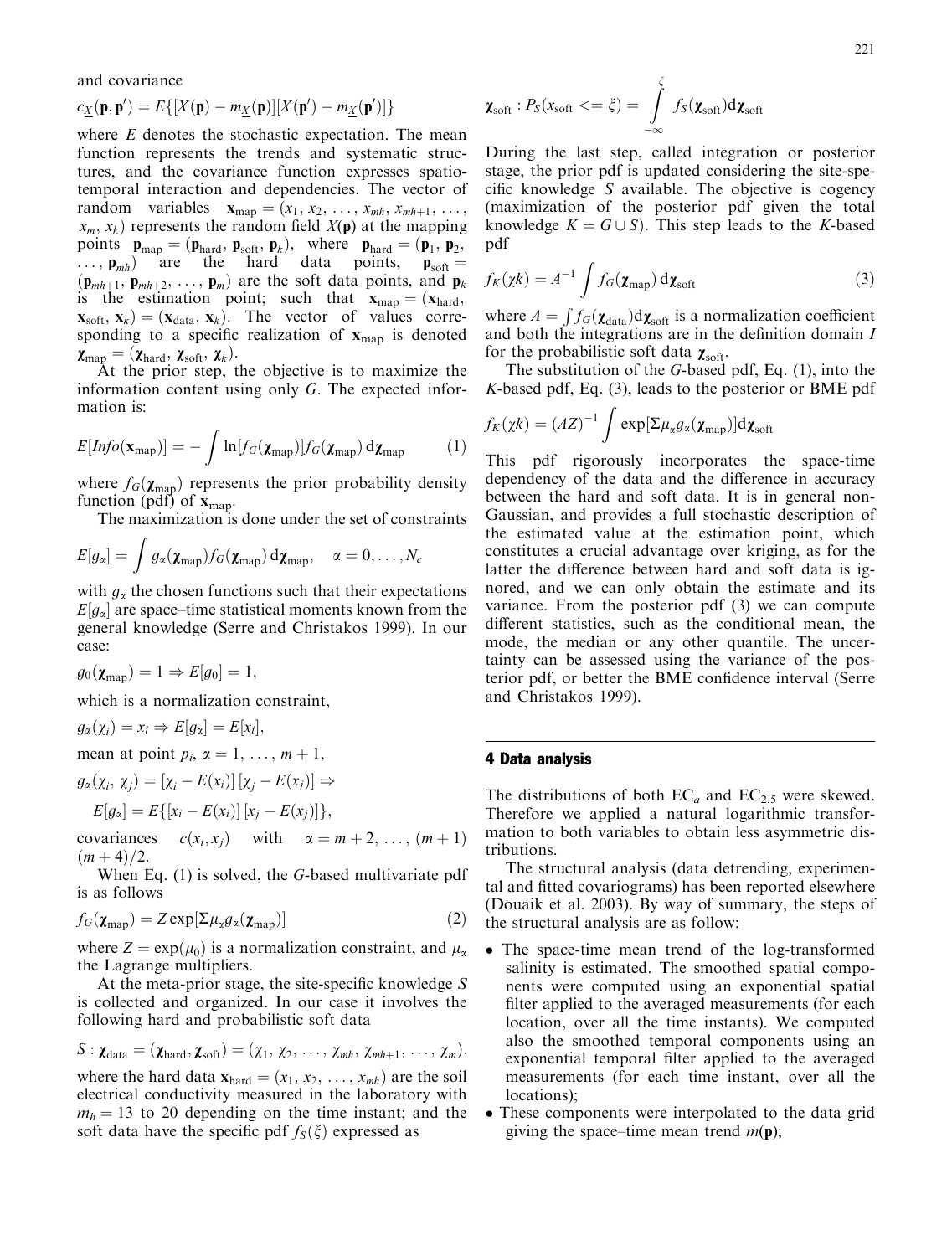- The residuals were calculated as the space–time mean trend subtracted from the original log-transformed data:  $R(\mathbf{s}, t) = R(\mathbf{p}) = X(\mathbf{p}) - m(\mathbf{p})$
- The residuals were used to compute the spatio-temporal covariogram:

 $c_R(r, \tau) = cov[R(\mathbf{s} + r, t + \tau), R(\mathbf{s}, t)]$ 

r and  $\tau$  are the spatial and temporal lags, respectively, and cov is the covariance function.

 Finally we fitted a theoretical model to the computed experimental covariogram The mean trend and the covariance function obtained in the structural analysis were used as general knowledge for all three of the space-time interpolation methods presented in this study.

Next we organized the site-specific knowledge into hard and soft data of soil salinity. The hard data were the measurements of  $EC_{2.5}$ , which provide accurate values for the soil salinity. The soft data (interval midpoints as well as probabilistic pdf) were obtained from regression equations. As we had a 'calibration data set', we used the pairs of data  $EC_a-EC_{2.5}$ , to determine the calibration equations, one for each time, by computing simple ordinary least squares regression models:

 $log(EC_2.5) = a + b log(EC_a)$ 

with  $a$ : the intercept, and  $b$ : the slope.

Using the calibration equations and applying them to the 'data set to be calibrated', we obtained the lower and upper 95% confidence intervals at the locations and time instants where measurements of  $EC_a$  were available. The interval midpoint data used in method (2) were calculated simply as the average of the lower and upper limits. Using the same calibration equations, the expected values and their corresponding standard errors for the 413 locations and 17 time instants used for the computations were determined. These two statistics were used to determine the soft pdfs assuming a Gaussian distribution for each of the 413  $\times$  17 points. These soft pdfs were used as probabilistic soft data in the method (3). For illustration, the probabilistic soft data for some points are reported in Fig. 2.

The soft data from location 1 at November 1994 is smaller in magnitude than the 3 others, however it is less uncertain as its pdf is less dispersed around the mean value.

Because BME processes the full pdf of the soft data rather than just the mid point of its confidence interval, it uses more information, which will lead to more accurate estimations.

Using the hard and soft data, we compared 3 methods of space-time data interpolation: (1) classical ordinary kriging using only the hard data (HK); (2) kriging using hard data and the interval soft data midpoints (HMIK); and (3) BME using hard data and the full probabilistic soft data.

BME was presented in Sect. 3. Kriging is, in what follows, described briefly (Christakos, 2000). When the



Fig. 2 Examples of probabilistic soft data (based on the residuals). Full curve: location 1 in November 1994; dashed curve: location 2 in March 1995; dash-dotted curve: location 3 in June 1995; dotted curve: location 4 in September 1995

site-specific knowledge is limited to a set of hard data  $\chi_{\text{hard}}$  of the variable  $X(\mathbf{p})$  at the space-time points  $\mathbf{p}_i$ ,  $(i = 1, ..., m)$ , the best minimum mean squared error (MMSE) estimator of  $X(\mathbf{p}_k)$  at point  $\mathbf{p}_k (k \neq i)$ , is the conditional mean

$$
\chi_{k,MMSE} = E[X(\mathbf{p}_k)|\mathbf{\chi}_{\text{hard}}] \tag{4}
$$

When the space–time random field is Gaussian, Eq. (4) becomes linear and optimal among all MMSE estimators, and expressed as

## $\chi_{k,\mathrm{MMSE}} = \lambda' \chi_{\mathrm{hard}}$

where  $\lambda$  is a vector of weights associated with the data points and involving the space–time mean and covariance functions. This estimator corresponds to the BME mode estimate when the general knowledge corresponds to space-time mean and covariance functions (in this case the pdf is Gaussian and its mean is equivalent to its mode), and site-specific knowledge is reduced to the hard data. The only difference between HK and HMIK is the availability of hard data; for HMIK, there is more data available since the mid interval of soft data is considered as hard data.

To compare the different approaches, we used the cross-validation procedure for one time instant: the sampling campaign no. 18 which has not been used in all the previous computations (structural analysis and neighborhood). Therefore we estimated soil salinity at each of the 19 locations, for which we have the observed measurements, by deleting in turn the value of each location where the estimate is being calculated.

At the end of this step, 19 pairs of estimated-observed soil salinity values existed. From these we determined three quantitative criteria: the mean error (ME), the mean square error (MSE), and the Pearson correlation coefficient (R). ME should be near zero for a non biased estimator, MSE must be as small as possible for an accurate estimate, and R, which measures the linearity between the estimated and the observed values, should be close to one with a small ME.

$$
222\\
$$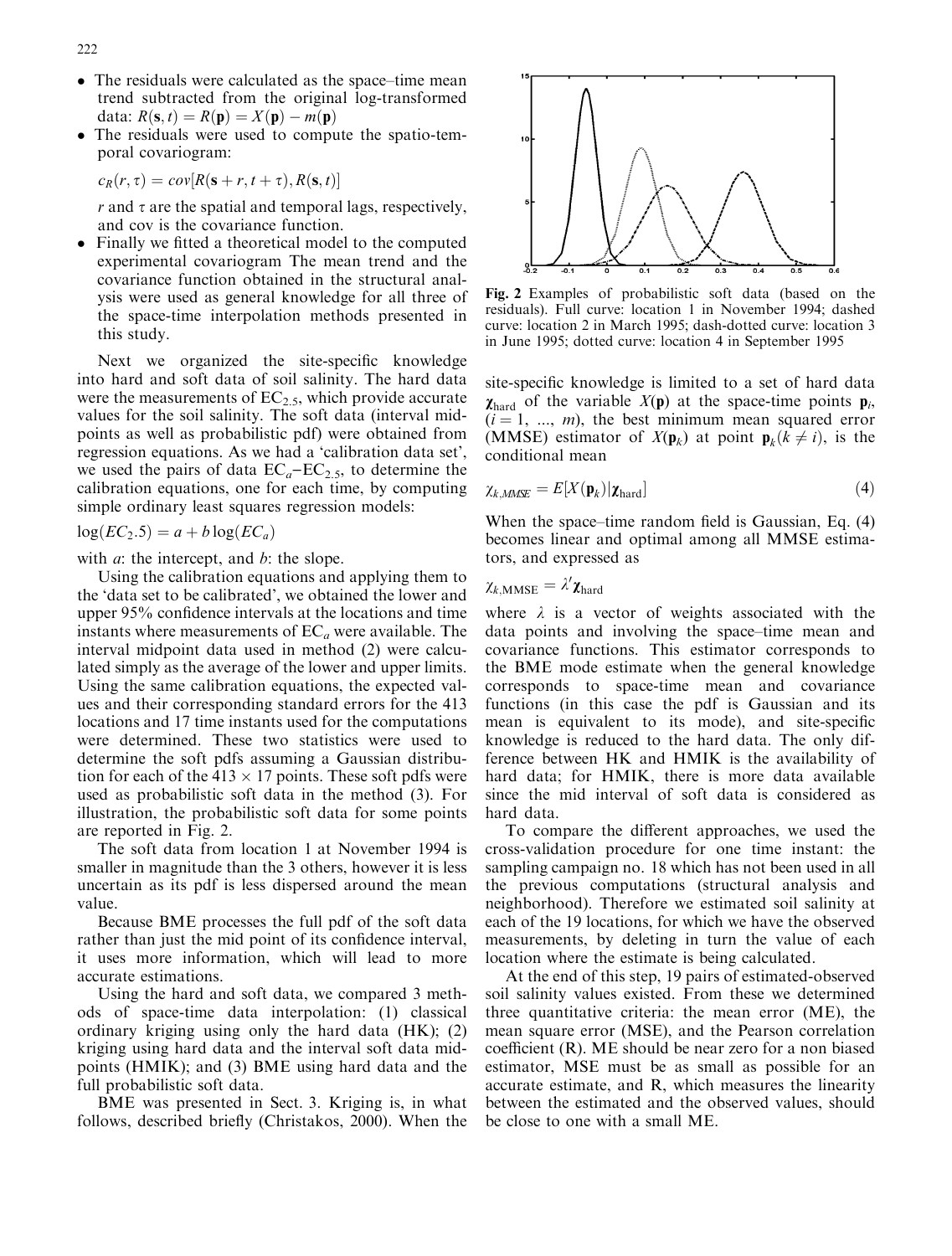Additional to the above statistics, the distribution of the estimation errors was presented graphically for a visual comparison of the 3 methods.

The validation study was followed by predicting soil salinity for time instant no. 12 (September 1998) along with the corresponding estimation variances. The data for this time instant were included in the structural analysis. We used a fine estimation grid  $(10 \times 10 \text{ m})$ . The probability that the soil salinity could exceed 4 dS  $m^{-1}$  was mapped, 4 dS  $m^{-1}$  being the threshold between saline and non-saline soils (Spaargaren 1994; USDA 1996).

All the computations were done using the BMElib toolbox (Christakos et al. 2002) working under Matlab (MathWorks 1999).

#### 5 Results and discussion

#### 5.1 Exploratory data analysis

Some statistics about the hard data  $(EC_{2.5})$  are reported in Table 1. There is a significant temporal variability in the soil salinity as it is indicated by the differences between mean values (ranging from  $1.42$  dS m<sup>-1</sup> for November 1994 to 3.30 dS  $m^{-1}$  for September 1998). It was also noted the presence of a strong spatial variability. For example in December 2000, there was a big difference between the extreme values (minimum: 0.12, maximum: 7.50 dS  $m^{-1}$ ).

Pearson correlation coefficients between  $EC_a$  and  $EC_{2.5}$  indicated a strong correlation between these two variables as it ranged between 0.83 and 0.97.

#### 5.2 Structural analysis

The space–time covariance  $c_R(r, \tau)$  of the log-transformed mean-trend removed salinity STRF  $R(p)$ , is shown in Fig. 3a as a function of the spatial lag  $r$  (for  $\tau = 0$ , and in Fig. 3b as a function of the temporal lag  $\tau$ (for  $r = 0$ ). The experimental covariance values that were obtained using the BMElib library (Christakos et al. 2002) are shown with circles. The covariance model selected to fit these experimental values is the following

Fig. 3 a Spatial covariance; b temporal covariance. Circles: experimental data; curve: fitted model

**Table 1** Statistical parameters of salinity data ( $EC_{2.5}$  in dS  $m^{-1}$ )

| $EC_{2.5}$       | N  | Mean | Std  | Min  | Max  | $\boldsymbol{R}$ |
|------------------|----|------|------|------|------|------------------|
| Calibration data |    |      |      |      |      |                  |
| Nov-94           | 13 | 1.42 | 0.34 | 0.86 | 1.82 | 0.85             |
| Mar-95           | 20 | 2.29 | 0.7  | 1.37 | 3.6  | 0.91             |
| $Jun-95$         | 20 | 2.02 | 1.1  | 0.58 | 4.24 | 0.88             |
| Sep-95           | 20 | 2.01 | 0.99 | 0.83 | 4.56 | 0.94             |
| Dec-95           | 20 | 1.84 | 0.9  | 0.74 | 3.33 | 0.92             |
| Mar-96           | 16 | 2.07 | 0.81 | 0.86 | 3.43 | 0.87             |
| Jun-96           | 20 | 1.83 | 0.9  | 0.63 | 3.49 | 0.87             |
| Mar-97           | 20 | 1.61 | 0.63 | 0.43 | 2.63 | 0.89             |
| $Jun-97$         | 15 | 1.77 | 0.97 | 0.47 | 3.59 | 0.83             |
| Sep-97           | 20 | 1.63 | 1.24 | 0.15 | 4.4  | 0.94             |
| Dec-97           | 20 | 1.6  | 1.04 | 0.14 | 3.75 | 0.9              |
| Sep-98           | 20 | 3.3  | 2.17 | 0.31 | 7.26 | 0.85             |
| Apr-99           | 20 | 1.84 | 1.74 | 0.17 | 6.58 | 0.93             |
| Jul-99           | 13 | 2.27 | 1.57 | 0.39 | 5.25 | 0.91             |
| Sep-99           | 20 | 2.29 | 1.89 | 0.12 | 6.64 | 0.91             |
| Apr- $00$        | 18 | 2.11 | 1.63 | 0.1  | 6.42 | 0.94             |
| $Dec-00$         | 20 | 2.32 | 1.91 | 0.12 | 7.5  | 0.93             |
| Validation data  |    |      |      |      |      |                  |
| $Mar-01$         | 19 | 1.80 | 1.21 | 0.16 | 4.58 | 0.97             |

|  |  | N number of observations, <i>std</i> standard deviation, <i>min</i> minimum, |
|--|--|------------------------------------------------------------------------------|
|  |  | <i>max</i> maximum, R correlation coefficient between $EC_a$ and $EC_2$ ,    |

non-separable space–time model that is the sum of two nested exponential models

$$
c_R(r, \tau) = c_{01} \exp(-3r/as_1) \exp(-3\tau/at_1) + c_{02} \exp(-3r/as_2) \exp(-3\tau/at_2)
$$

where  $c_{0}$  and  $c_{0}$  are the sills of the nested models,  $as_{1}$  and  $as<sub>z</sub>$ , their spatial ranges, and  $at<sub>z</sub>$  and  $at<sub>z</sub>$ , their temporal ranges. This model is shown in Fig. 3a and b, and the function of both r and  $\tau$  in Fig. 4.

The non-separable space–time covariance of Fig. 4 provides a more accurate representation of the correlation structure of salinity in both space and time than that described by a purely spatial covariance model, or a covariance model where time is taken as an additional spatial coordinate. Its parameters are reported in Table 2. The first nested model corresponds to shortscale fluctuations with spatial range of 250 m and a temporal range of 8 months, and it has a sill of 0.27  $(dS \text{ m}^{-1})^2$  that explains a large part of the total salinity variance  $(0.34 \text{ dS m}^{-1})^2$ . The second nested model corresponds to large-scale fluctuations that are greater than

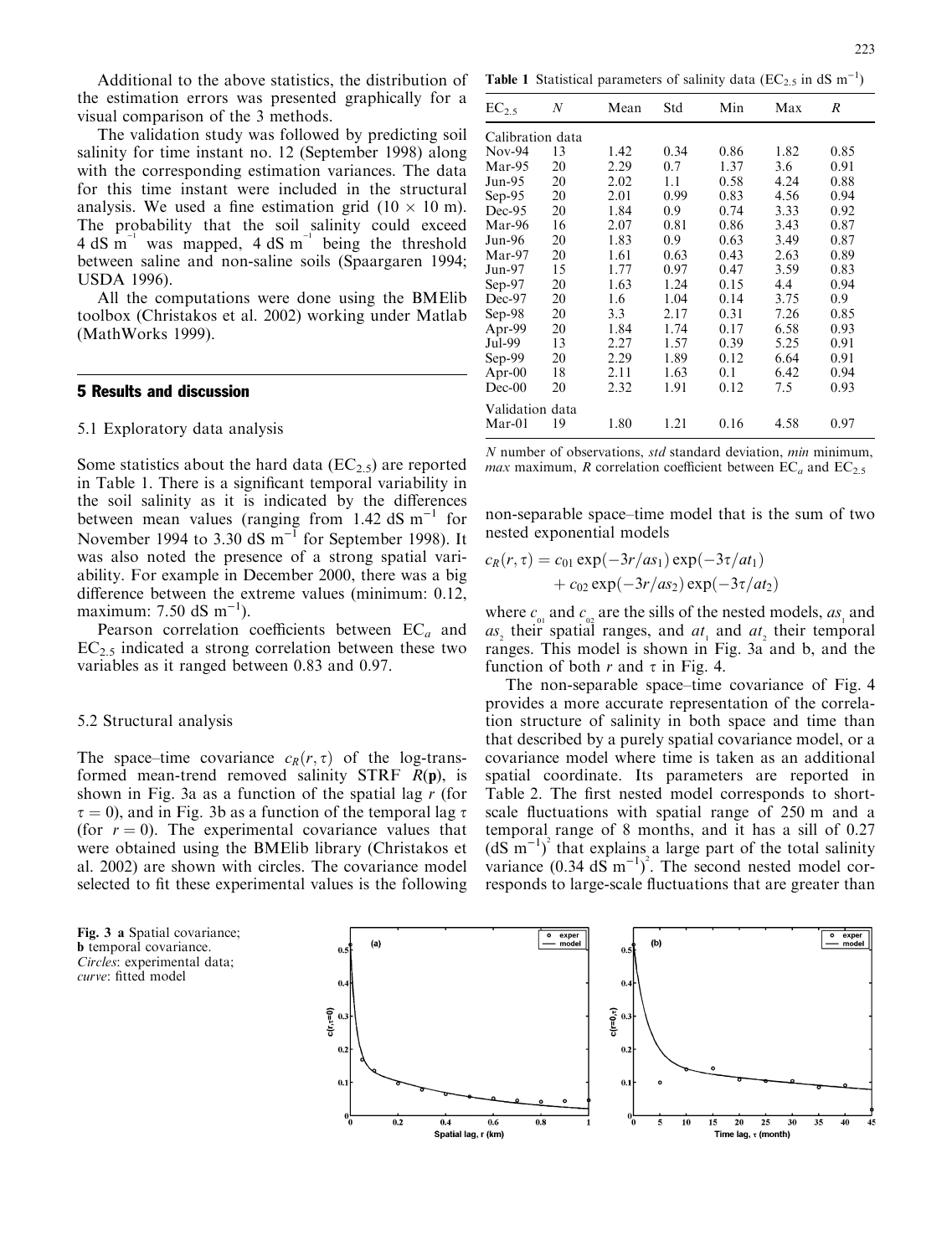

Fig. 4 Spatio-temporal covariance of the residual data  $R(s,t)$ 

Table 2 Parameters of the fitted spatio-temporal covariance model

| Component                                      | (m) | Spatial range Temporal range<br>(month) | Sill<br>$(dS m^{-1})^2$ |
|------------------------------------------------|-----|-----------------------------------------|-------------------------|
| First nested model<br>Second nested model 1500 | 250 | 200                                     | 0.27<br>0.07            |

Table 3 Values for ME, MSE, and R for soil salinity computed from the three approaches

| Criterion/method | HК       | <b>HMIK</b> | <b>BME</b> |  |
|------------------|----------|-------------|------------|--|
| MЕ               | $-0.176$ | $-0.323$    | $-0.173$   |  |
| <b>MSE</b>       | 0.489    | 0.650       | 0.254      |  |
| R                | 0.87     | 0.92        | 0.94       |  |

the spatial and temporal size of the study area, with spatial range of 1500 m and a temporal range of 200 months. This nested model has a sill of only 0.07  $(dS m^{-1})^2$ , which explains a smaller part of the total salinity variance.

#### 5.3 Cross-validation results

Using the theoretical space-time covariance, we predicted soil salinity at the 20 locations where observed values were available, for the sampled time instant no. 18 (March 2001), using the three different approaches discussed above. Table 3 summarizes the ME, MSE and R for these approaches.

All the ME values are not significantly different from zero. This conclusion was reached using Student  $t$  test for correlated samples (McClave and Sincich 2000; p391). However those for HK and BME are smaller than the one corresponding to HMIK. Thus we got indications of less biased estimates with BME and hard kriging compared to kriging using hard and soft data.

The smallest MSE corresponds clearly to BME and the largest to HMIK while HK is intermediate. This means that BME is more accurate than HK which, in

turn, is more accurate than HMIK. The results reflect the additional contribution of probabilistic soft data, in the BME approach, to the estimation of the scarce laboratory soil salinity (hard data). HMIK is the worst even if it uses the additional data. This is due to the fact that it used only the mid intervals ignoring the uncertainty related to, and the width of, these intervals. These results showing that BME performs better than kriging are in agreement with the results obtained by D'Or and Bogaert (2001) in the context of soil texture mapping, and by Serre and Christakos (1999) in the context of water surface elevation mapping in aquifers.

The Pearson correlation coefficients between measured and estimated data increased with the incorporation of the soft data. It changed from 0.87 for HK, to 0.92 for HMIK, and finally to 0.94 for BME. This again confirms the usefulness of the soft data and more precisely, the importance in the way that they were processed.

The distributions of the estimation errors are reported in Fig. 5. The curve for BME has a higher peak around zero, meaning that the estimates are more accurate using BME than for the two other methods. This finding corroborates the conclusions reached with MSE. D'Or et al. (2001) arrived at the same results when they compared kriging with hard data and BME with interval soft data applied to soil texture in the spatial domain.

#### 5.4 Space–time mapping of soil salinity

We predicted the soil salinity for September 1998 to compare the three methods presented in this study graphically. The soil salinity maps are given in Fig. 6 and their corresponding estimation variances in Fig. 7.

The soil salinity is strongly smoothed in the map obtained by HK. This is the consequence of the limited number of hard data (19, in fact as we interpolated in the space-time domain, we have the 19 locations of some previous time instants as well; however, geographically, we used the same 19 locations). In contrast, the maps of HMIK and BME show much more detail due to the additional data ('hardened' for HMIK or used as soft



Fig. 5 Estimation error distribution for HK, HMIK, and BME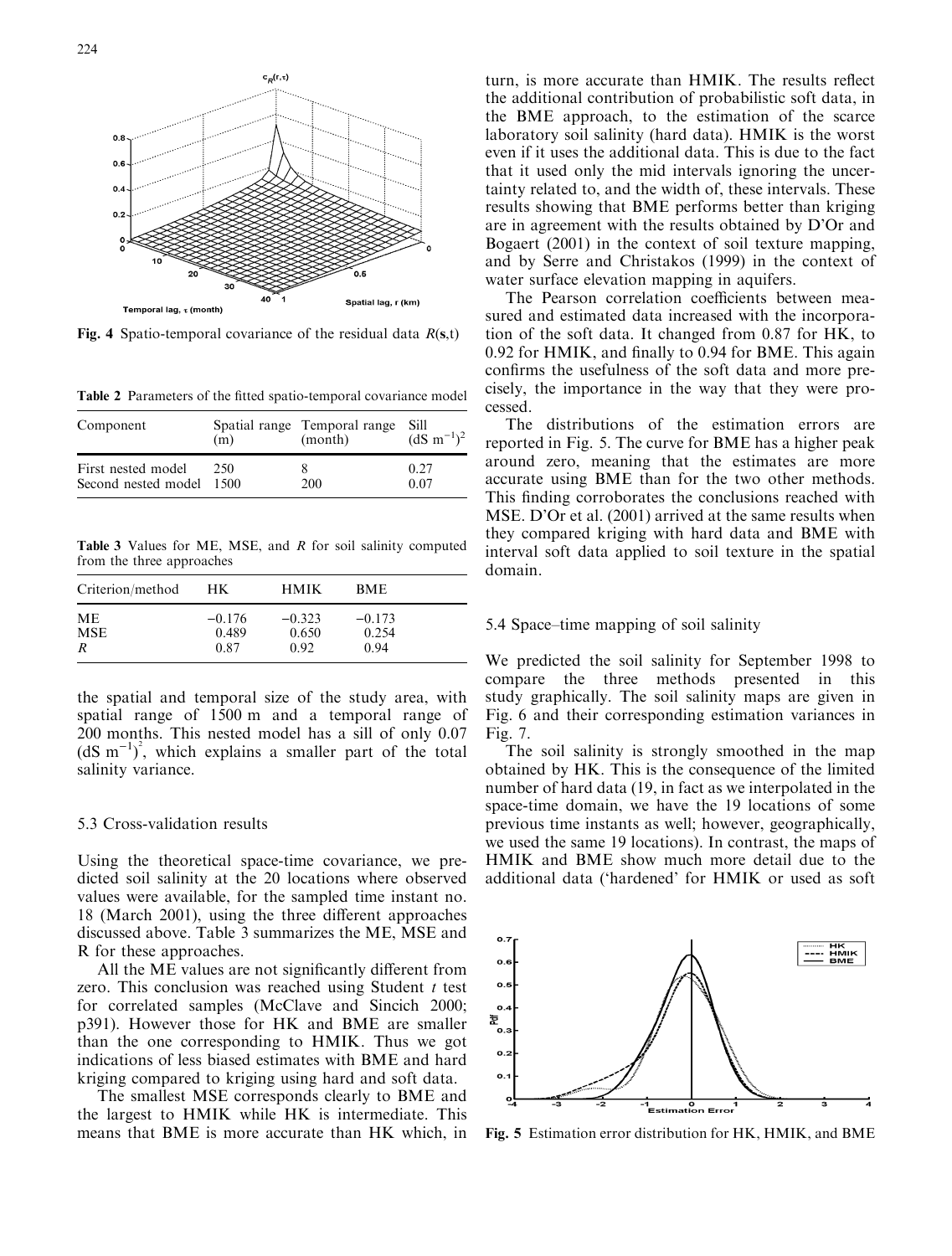**Fig. 6** Soil salinity ( $EC_{2.5}$  in dS m<sup>-1</sup>) estimates for September 1998; a  $HK$ , b HMIK, c BME mean, d BME mode. On the maps, triangles and circles indicate points where hard and soft data were available, respectively



Fig. 7 Soil salinity estimation variances for September 1998; a HK, b HMIK, c BME

for BME). Furthermore, for the BME, we mapped the conditional mean (minimizing a least square criterion) (Fig. 6c) as well as the mode (the most probable value)

of the posterior pdf (Fig. 6d). The map of the BME mode estimate is less smooth than that of the BME mean estimate.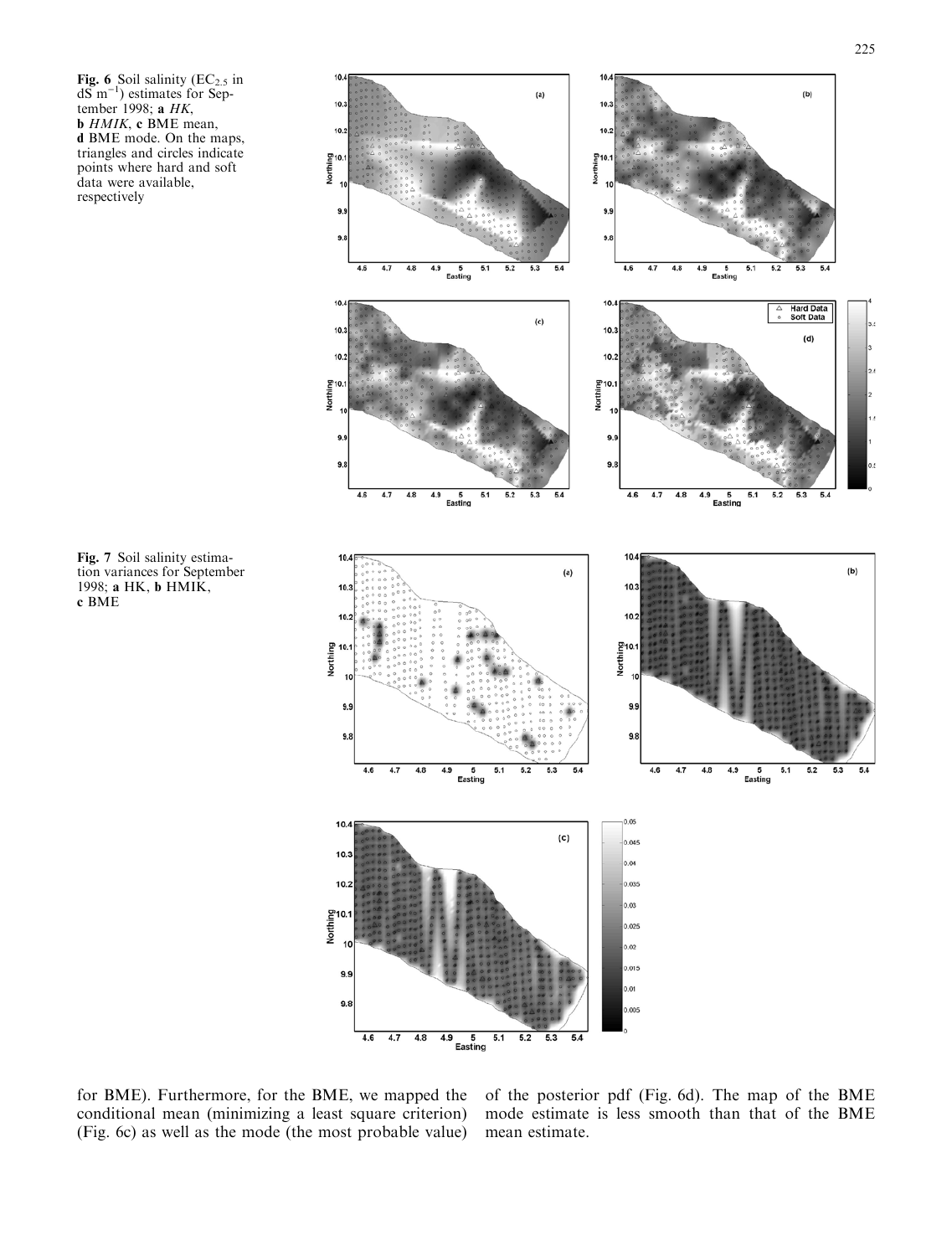Fig. 8 Probability that estimated soil salinity exceeds<br>4 dS  $\mathrm{m}^{-1}$  for September 1998; a HK, b HMIK, c BME mean



The estimation variance maps (Fig. 7) reflect the difference in data availability. The HK map shows a zero estimation variance at the locations where hard data were present, and a gradual increase in the estimation variances as one goes further away from these hard data locations. In the case of HMIK, the estimation variance is zero for the hard as well as soft data points, resulting in a small estimation variance for the entire study area (except in the centre where the locations are more spaced), which results in an under-prediction of the true uncertainty. On the other hand, BME map has a zero estimation variance at the hard data points only, and a small but non-zero estimation variance at the soft data points, which is a better representation of the true uncertainty in the estimated map.

We also mapped the probability that the estimated soil salinity exceeds  $4 \text{ dS} \text{ m}^{-1}$ , a critical threshold separating non-saline from saline conditions (Fig. 8). As the estimation standard errors for HK are higher than those for HMIK and BME, and as the estimated soil salinity is smoothed, a larger area of saline soil was delineated. In contrast we obtained, for HMIK and BME, clearly delimited and smaller areas of saline soil.

#### 6 Conclusions

The main objective of this work was to compare the prediction performance of BME using uncertain soft data with two kriging techniques. This evaluation was done by means of cross-validation procedure for one time instant which had not been used in the previous steps of the analysis.

This study shows that BME can readily be applied to a soil space–time data set. We conclude that BME estimates were less biased compared to HMIK, and more accurate and better correlated with the observed values than the two kriging approaches. Also the BME estimation error distribution showed a higher peak around zero than the two other techniques, indicating that the probability of obtaining an estimate equal to the observed soil salinity is higher for BME than for the two versions of kriging. In addition, BME allows one to delineate more rigorously saline areas from non-saline zones.

This study demonstrated the possibility of using cheap, dense and easily obtained data (like  $EC_a$ ), to estimate with less bias and more accuracy, a scarce, time consuming and expensive soil property of interest (such as  $EC_2$ .

Acknowledgements The first author appreciates the financial support made available in the frame of the scientific and technical bilateral cooperation project between the Ministry of Flemish Community (Ghent University, Belgium) and the Republic of Hungary (Research Institute for Soil Science and Agricultural Chemistry of the Hungarian Academy of Sciences: RISSAC-HAS) (project no. 011S1203). He also acknowledges his 2 months stay at RISSAC, Budapest. Collection of data and evaluation were